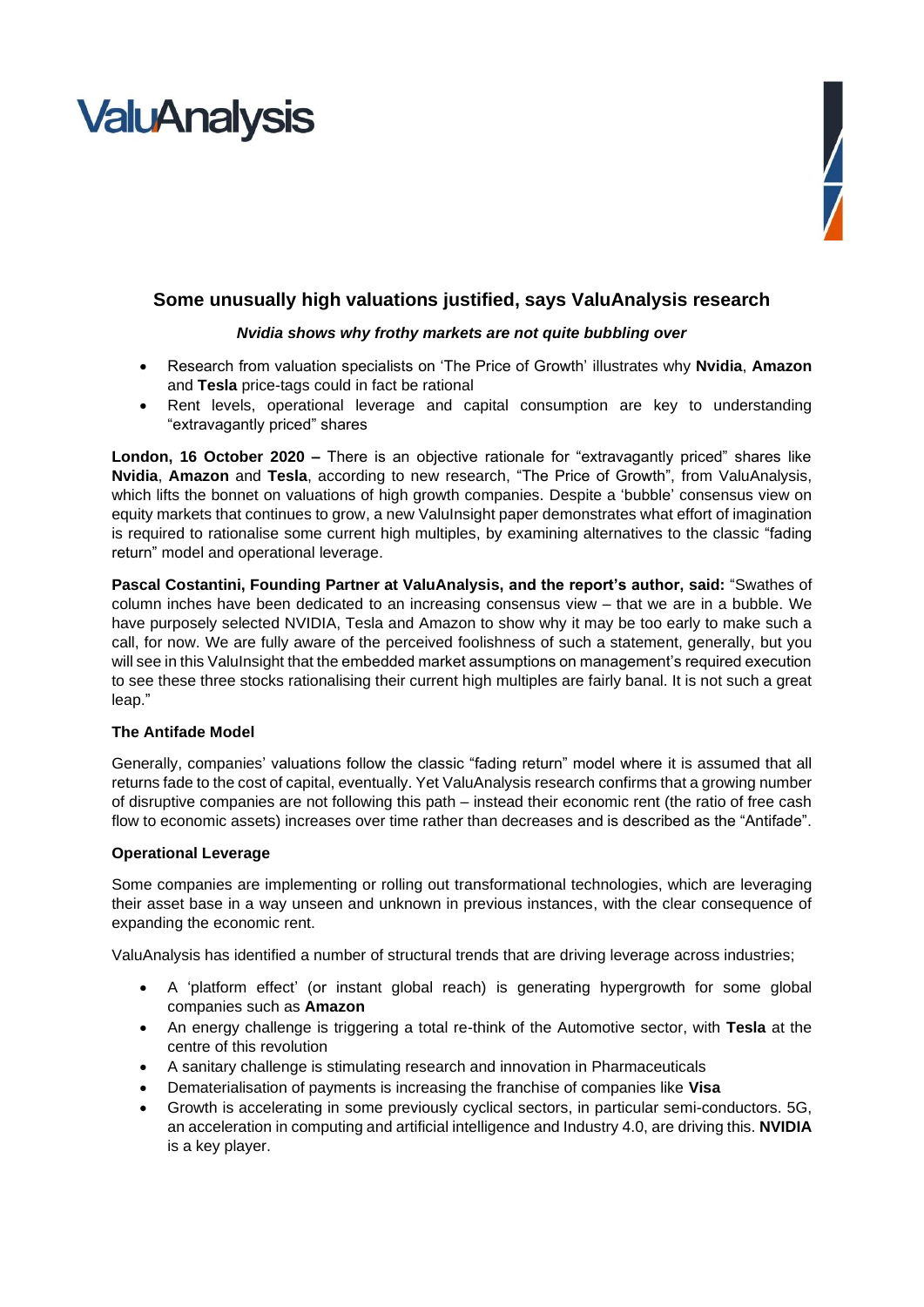### **ValuAnalysis**



#### **NVIDIA**

**NVIDIA** trades on a "modest" 61.5x normalised net Free Cash Flow. Optically high multiples may suggest that investors are not prepared to embed a short-term fade provision for these companies. What propels the multiple is the combination of an expected antifade and a high growth rate.

**NVIDIA**'s contribution to the innovation of chips and artificial intelligence, coupled with a strong positioning in key verticals (datacentres, autonomous vehicles, gaming) has allowed the company to deliver c. 30% growth in revenues expected for this year (2020 reported in January 2021) and four consecutive quarterly "beats". Furthermore, it is not a random assumption by the market to assume NVIDIA has an inordinate ability to leverage its assets by focusing on dominating a narrow field of the semiconductor industry with a business model that is 'fabless', implying less capital intensity. The market believe that NVIDIA can carry on expanding its rent whilst growing at double digits, which more than justifies a 60+ multiple.

Additionally, if the merger with ARM were to go ahead this would constitute a major enhancement of these trends.

#### **Amazon and Tesla**

**Tesla** is the archetype "speculative" stock, with a valuation that "does not make sense". The company trades on c. 630x normalised operating free cash flow, 16.2x net economic assets and has an operating rent of 2.6%, 10x less that of Microsoft, for an enterprise value that is not far from 30% of the software company. However, when taking into account the simple drivers of the Battery Electric Vehicles replacing Internal Combustion Engine vehicles, the current valuation makes a lot more sense.

It is plausible that Electric vehicles will have at least an 8% share of the market in 2025. With a market share of c. 21% Tesla may sell 1.5m to 2m vehicles, up at least threefold from the 500,000 units expected to be sold in 2020. Assuming the average selling price continues to fall, Tesla will still turn over c. \$80bn by then. A leveraging of its asset base (especially its R&D effort) and a modest margin enhancement would propel its rent to high double digits, whilst growing at perhaps twice the auto market. On that basis, Tesla could be trading on a market multiple in 5 years' time.

**Amazon** is the most established and largest "antifade" company. The operating rent has been stable during the past decade, i.e. the company is not yet fading. The company generates about \$21bn of normalised net Free Cash Flow and trades on about 78x this amount. However, **Amazon** is all about leverage. To justify the current multiple, all that is required is to see an uplift of this rent by 300 basis points. The more Amazon is able to repel its fade, the higher the multiple is likely to stay. Crucially, "fade-beating" is at the heart of the company's execution. This is epitomised by Jeff Bezos, in his 2016 letter to Amazon shareholders, calling the fading phase Day 2; "Day 2 is stasis. Followed by irrelevance. Followed by excruciating, painful decline. Followed by death. And that is why it is always Day 1".

ValuAnalysis has developed a cash flow model where accounting data is transformed into relevant economic numbers by breaking down a company's market value into its three components: Replacement Value, Franchise Value and Growth Value. This process enables the investment managers to identify companies whose competitive advantage is under-appreciated by the market.